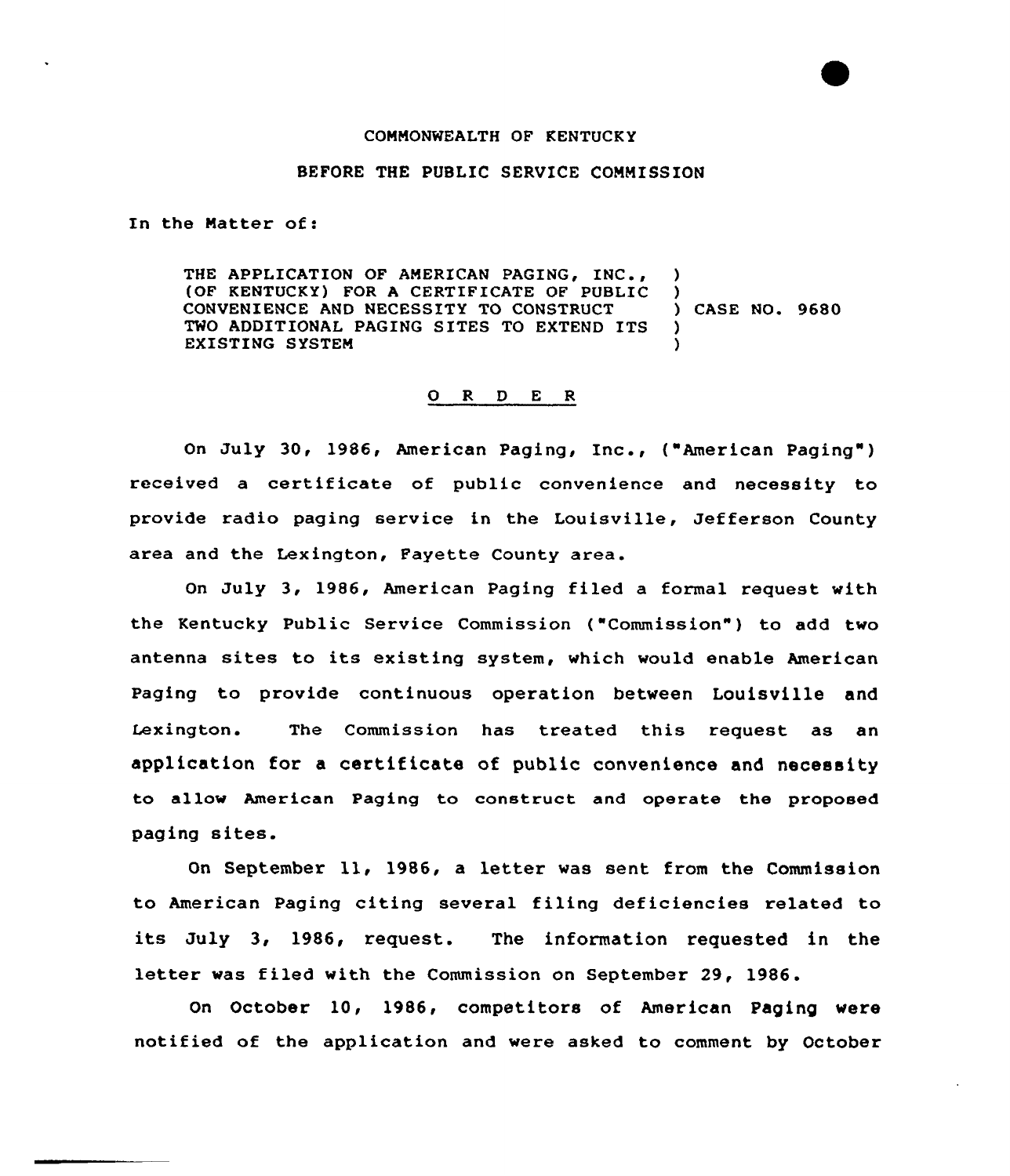30, 1986. The Commission received responses from Radio Communications Corporation ("RCC"), Radio Enterprises of Kentucky, Inc., d/b/a Metro Page, Comtel, and Metrotec. RCC, Comtel, and Netrotec provided comments on American Paging's application but did not request specific action; however Metro Page protested the application and requested a public hearing.

On January 19, 1987, the Commission ordered American Paging to demonstrate a specific need for the proposed vide area service. In addition, American Paging was given the opportunity to respond to the comments and protest from its competitors. On February 6, 1987, American Paging filed its response and xequested confidentiality pursuant to 807 KAR 5zOOl, Section 7, for Exhibits <sup>A</sup> and 8 of that response.

The Commission notes the concerns filed by American Paging's competitors. These concerns are primarily in regards to the present level of competition. The Commission is of the opinion that, in view of the highly competitive situation that already exists in the proposed service area, it would be unfair to further delay granting approval of American Paging's application solely on the basis that a competitive situation exists. American Paging, through operation of its Kentucky facilities and its paging facilities in other ma)or cities, has sufficiently demonstrated its technical capacity to provide paging services. Also, American Paging has demonstrated specific need for the proposed expansion.

KRS 278.020 specifically states that the determination of whether to hold a public hearing on the issuance of a certificate is discretionary. Metro Page's application for a public hearing

 $-2-$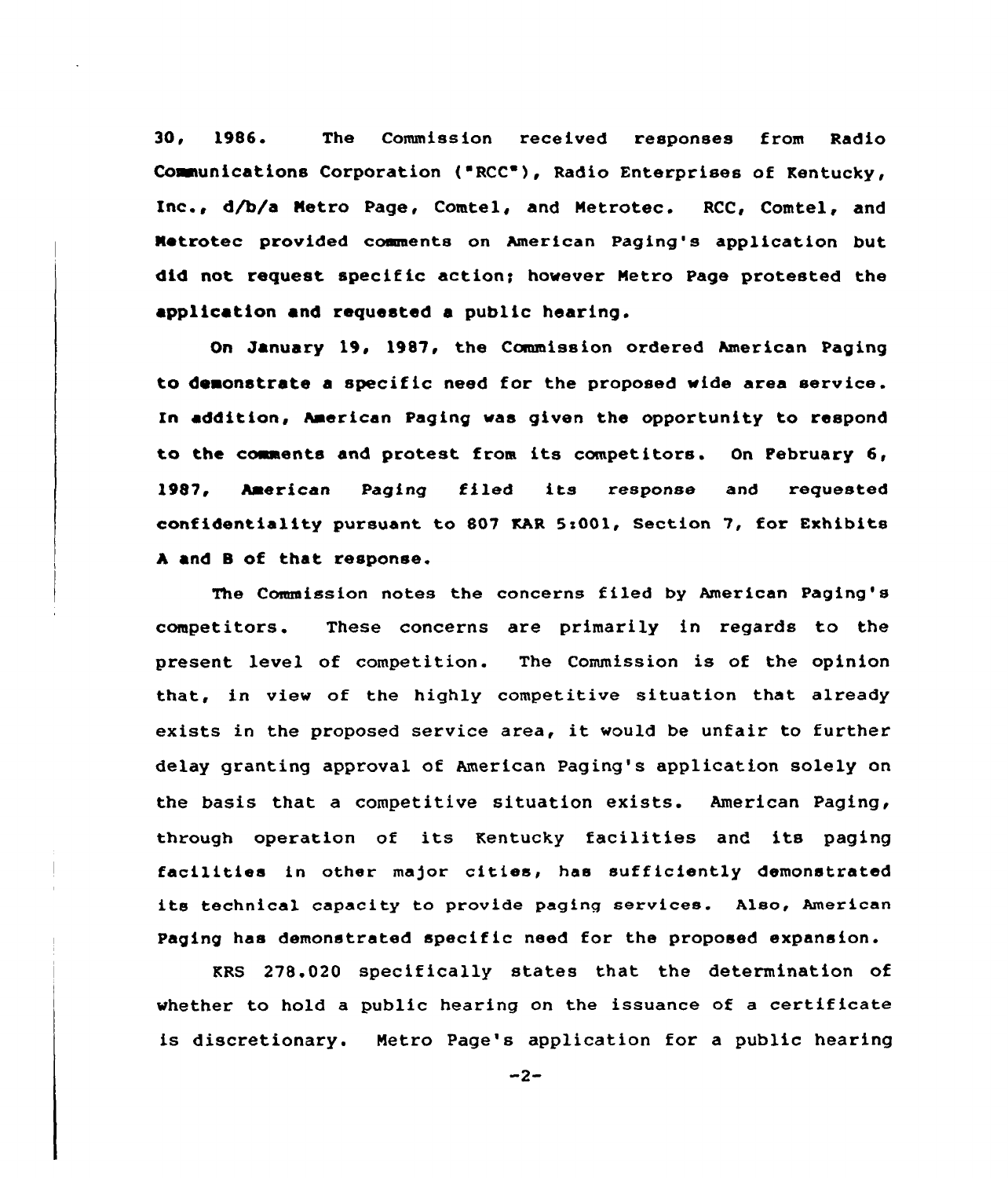has been reviewed and considered. The Commission does not believe that a public hearing on this matter would be sufficiently beneficial to warrant setting such a proceeding.

The Commission, having considered the evidence of record and being advised, is of the opinion and finds that:

(1) There is a public need for the proposed expansion.

(2) American Paging is financially and technically capable of providing the proposed service.

(3) American Paging should be granted <sup>a</sup> certificate of public convenience and necessity to construct and operate its proposed service.

(4) Netro Page's request for a public hearing should be denied.

(5) American Paging's request for confidential treatment of Exhibits A and B filed on February  $6$ , 1987, should be approved.

IT IS THEREFORE ORDERED that:

(1) American Paging be and hereby is granted <sup>a</sup> certificate of public convenience and necessity to construct and operate two additional paging sites to extend its existing system.

(2) American Paging shall file, upon receipt of the official Federal Communications Commission authorization for the additional sites, a copy of the said documents with this Commission.

(3) Netro Page's request for a public hearing be and hereby is denied.

(4) American Paging's request for confidential treatment of Exhibits A and B filed on February 6, 1987, be and hereby is approved.<br> $-3-$